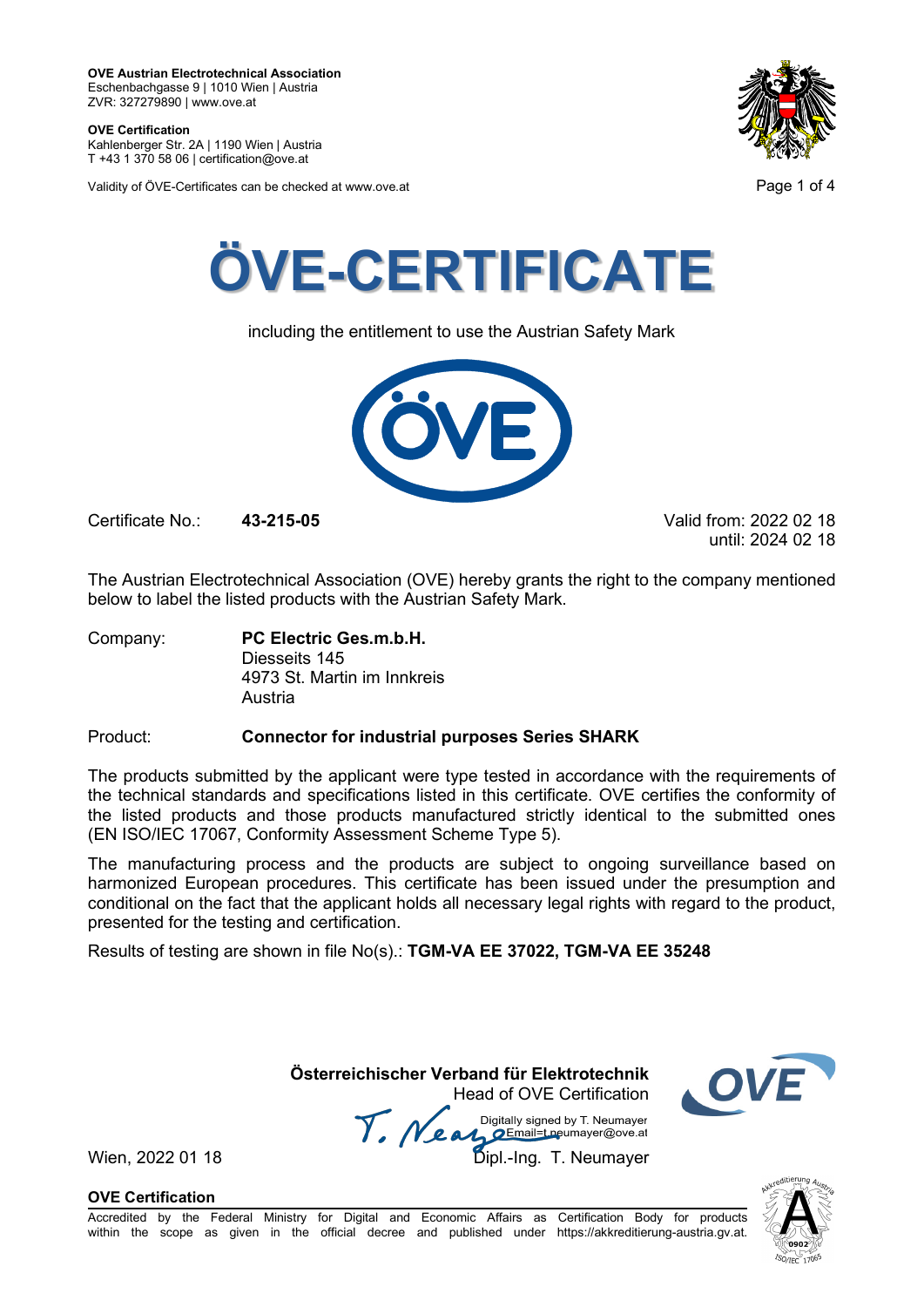

### **Manufacturer:**

PC Electric Ges.m.b.H. Diesseits 145 4973 St. Martin im Innkreis Austria

## **Factory location(s):**

PC Electric Ges.m.b.H. Diesseits 145 4973 St. Martin im Innkreis Austria

## **Tested and certified according to:**

ÖVE/ÖNORM EN 60309-1:2013-03-01 ÖVE/ÖNORM EN 60309-2:2013-03-01 IEC 60309-1:1999 + A1:2005 + A2:2012 IEC 60309-2:1999 + A1:2005 + A2:2012

This certificate is the basis for the EU Declaration of Conformity and the CE Marking by the manufacturer or his agent and shows the conformity of the certified product(s) with the listed standards as defined by the **EU Low-Voltage Directive 2014/35/EU**. For the presumption of conformity according to Art. 12 with the safety objectives according to Art. 3 of the Directive, transitional periods given in the Official Journal of the European Union have to be observed.

# **Product: Connector for industrial purposes Series SHARK**

| <b>Type designation:</b><br>Rating:                                                | Trademark:                    |
|------------------------------------------------------------------------------------|-------------------------------|
| 223<br>Rated current: 32 A<br>$2P+E$<br>IP44 or IP44/IP54<br>screw terminals       | PCE / ELCEE / SIROX / METECEE |
| 224<br>Rated current: 32 A<br>$3P+E$<br>IP44 or IP44/IP54<br>screw terminals       | PCE / ELCEE / SIROX / METECEE |
| 225<br>Rated current: 32 A<br>$3P + N + E$<br>IP44 or IP44/IP54<br>screw terminals | PCE / ELCEE / SIROX / METECEE |
| <b>OVE Certification</b>                                                           |                               |

Certificate No.: 43-215-05 Date: 2022 01 18 Page 2 of 4

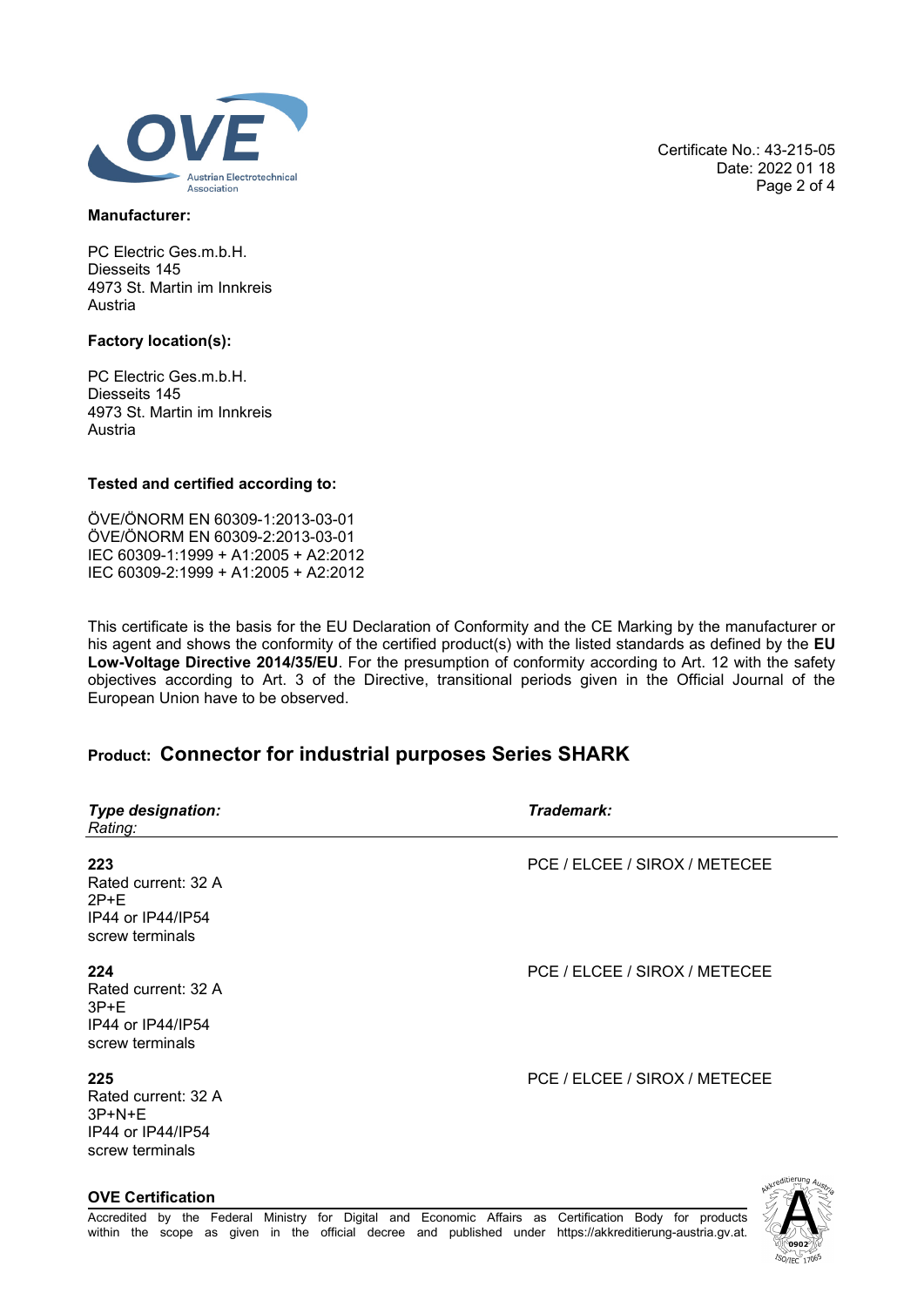

Rated current: 32 A 2P+E IP67 or IP66/IP67 screw terminals

Rated current: 32 A 3P+E IP67 or IP66/IP67 screw terminals

Rated current: 32 A 3P+N+E IP67 or IP66/IP67 screw terminals

Rated current: 32 A 2P+E IP44 or IP44/IP54 screwless terminals

Rated current: 32 A 3P+E IP44 or IP44/IP54 screwless terminals

Rated current: 32 A 3P+N+E IP44 or IP44/IP54 screwless terminals

Rated current: 32 A 2P+E IP67 or IP66/IP67 screwless terminals

Rated current: 32 A 3P+E IP67 or IP66/IP67 screwless terminals

Rated current: 32 A 3P+N+E IP67 or IP66/IP67 screwless terminals

### **OVE Certification**

Certificate No.: 43-215-05 Date: 2022 01 18 Page 3 of 4

**2232** PCE / ELCEE / SIROX / METECEE

# **2242** PCE / ELCEE / SIROX / METECEE

**2252** PCE / ELCEE / SIROX / METECEE

**223TT** PCE / ELCEE / SIROX / METECEE

**224TT** PCE / ELCEE / SIROX / METECEE

**225TT** PCE / ELCEE / SIROX / METECEE

**2232TT** PCE / ELCEE / SIROX / METECEE

**2242TT** PCE / ELCEE / SIROX / METECEE

**2252TT** PCE / ELCEE / SIROX / METECEE